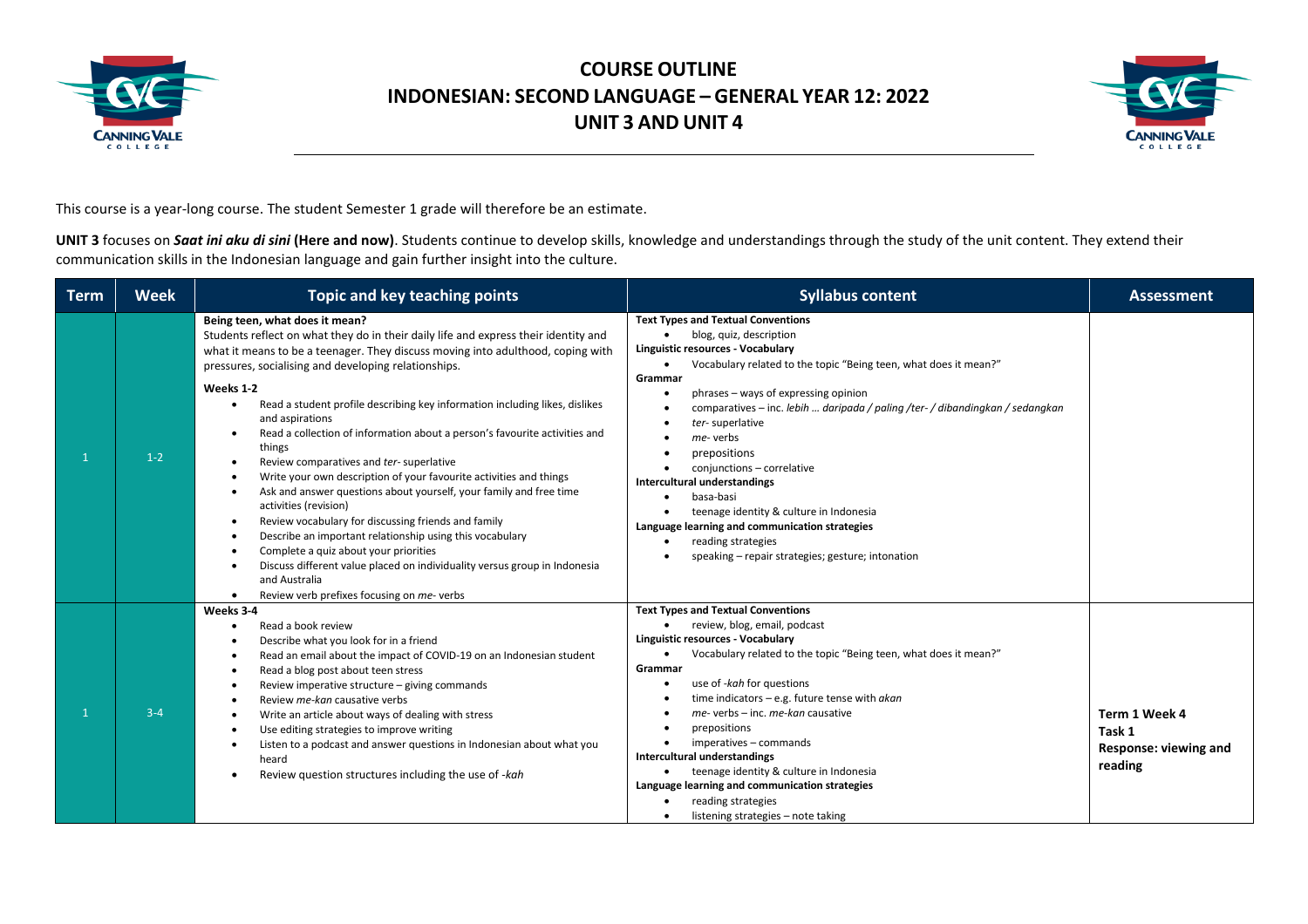



|         | Week 5-6<br>review object focus structure in sentences                   | <b>Text Types and Textual Conventions</b><br>• article, blog, letter, email, infographic                                        |                              |
|---------|--------------------------------------------------------------------------|---------------------------------------------------------------------------------------------------------------------------------|------------------------------|
|         | discuss use of colloquial language                                       | <b>Linguistic resources</b>                                                                                                     |                              |
|         | investigate elements of teen identity including: music,                  | Vocabulary                                                                                                                      |                              |
|         | fashion, activities and more                                             | related to the topic "Being teen, what does it mean?"<br>$\bullet$                                                              |                              |
|         | write an article about how teenagers express their identity<br>$\bullet$ | Grammar                                                                                                                         |                              |
|         |                                                                          | simple object focus sentences (NB: without extra clauses or<br>$\bullet$<br>auxiliaries)                                        |                              |
| $5-6$   |                                                                          | colloquial language - commonly used colloquial words,<br>$\bullet$<br>derivations of common words, particles of informal speech |                              |
|         |                                                                          | time indicators $-$ e.g. future tense with akan                                                                                 |                              |
|         |                                                                          | me- verbs - inc. me-kan causative                                                                                               | Term 1 Week 6                |
|         |                                                                          | conjunctions - correlative                                                                                                      | Task 2                       |
|         |                                                                          | Intercultural understandings                                                                                                    | <b>Written Communication</b> |
|         |                                                                          | teenage identity & culture in Indonesia                                                                                         |                              |
|         |                                                                          | Language learning and communication strategies                                                                                  |                              |
|         |                                                                          | strategies for writing – editing and proofreading                                                                               |                              |
|         | Indonesian communities                                                   | Text types and textual conventions                                                                                              |                              |
|         | Students explore the influence of culture on lifestyle in Indonesia      | review, article, blog, interview, song<br>$\bullet$                                                                             |                              |
|         | through a study of music, film and national and religious celebrations.  | <b>Linguistic resources</b>                                                                                                     |                              |
|         |                                                                          | Vocabulary                                                                                                                      |                              |
|         | Week 7-8                                                                 | related to the topic "Indonesian communities"<br>$\bullet$                                                                      |                              |
|         | discuss films, TV, music and books and give personal opinions            | Grammar                                                                                                                         |                              |
|         | interview a native speaker about his/her favourite music and             | simple object focus sentences (NB: without extra clauses or<br>$\bullet$                                                        |                              |
|         | films                                                                    | auxiliaries)                                                                                                                    |                              |
|         | write a profile about a celebrity<br>$\bullet$                           | sentence tags - e.g. bukan, ya, kan                                                                                             |                              |
|         | view a film<br>$\bullet$                                                 | me- verbs - memper- and me-i                                                                                                    |                              |
| $7 - 8$ | write an email describing a film you have seen                           | syntax of descriptive phrases – yang $-\eta ya$ adjective                                                                       |                              |
|         | explore additional me- verb forms including me-I and<br>$\bullet$        | construction                                                                                                                    |                              |
|         | memper-                                                                  | time indicators                                                                                                                 |                              |
|         |                                                                          | phrases – ways of expressing opinion<br>$\bullet$                                                                               |                              |
|         |                                                                          | Intercultural understandings                                                                                                    |                              |
|         |                                                                          | Western influences on popular culture                                                                                           |                              |
|         |                                                                          | multi-ethnic nature of Indonesia and Australia                                                                                  |                              |
|         |                                                                          | sopan santun - politeness & respect for elders                                                                                  |                              |
|         |                                                                          | Language learning & communication strategies                                                                                    |                              |
|         |                                                                          | predicting for reading & viewing                                                                                                |                              |
|         |                                                                          | using bilingual dictionary                                                                                                      |                              |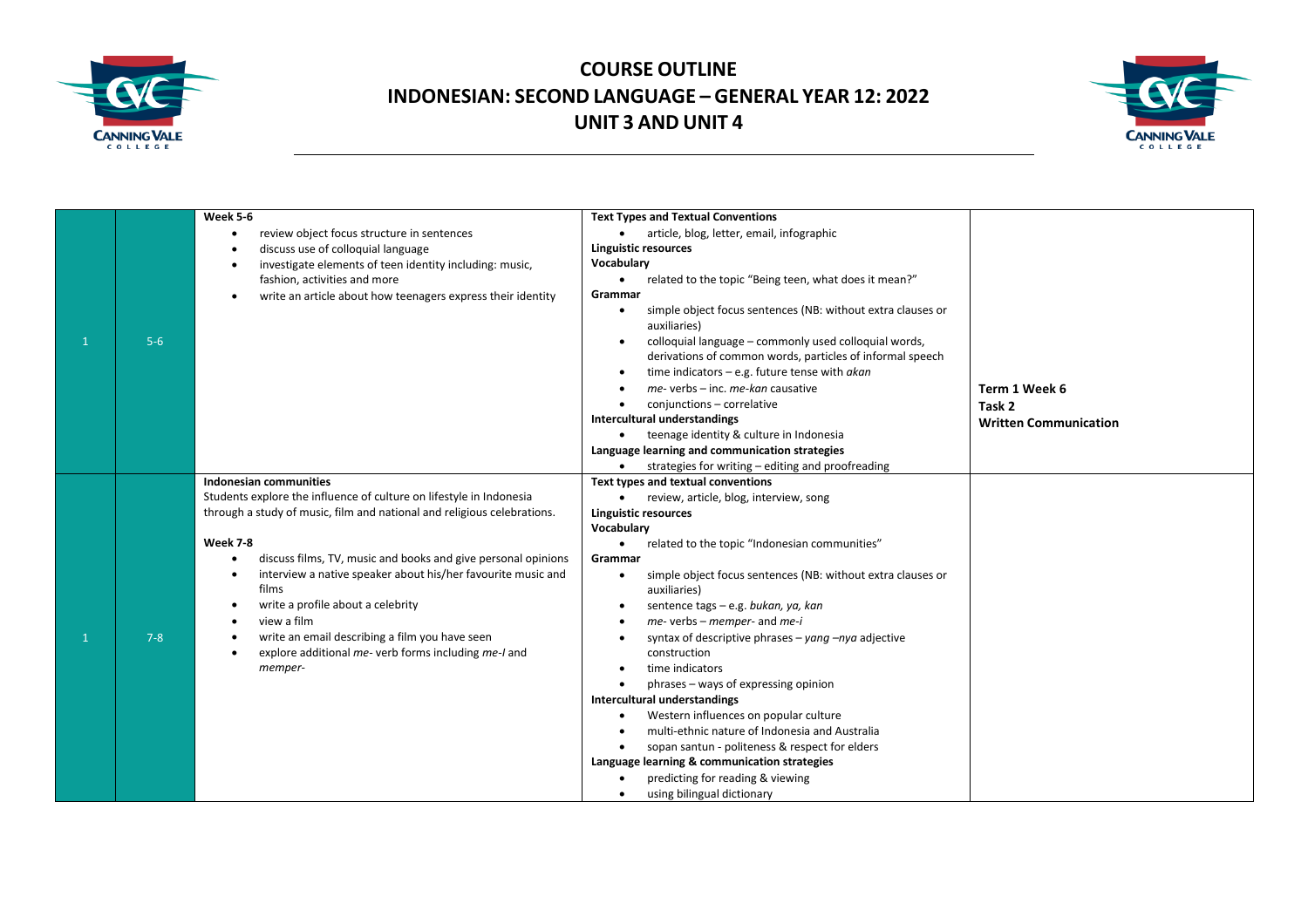



|                |          | <b>Week 9-10</b>                                                      | Text types and textual conventions                                                                     |                            |
|----------------|----------|-----------------------------------------------------------------------|--------------------------------------------------------------------------------------------------------|----------------------------|
|                |          | learn about the diversity of Indonesia                                | email, blog, article, infographic<br>$\bullet$                                                         | Term 1 Week 10             |
|                |          | discuss important celebrations in Indonesia                           | <b>Linguistic resources</b>                                                                            | Task 3                     |
|                |          | read about traditions in Indonesia                                    | Vocabulary                                                                                             |                            |
|                |          | make comparisons between Australian and Indonesian                    | related to the topic "Indonesian communities"<br>$\bullet$                                             | <b>Response: listening</b> |
|                |          | celebrations                                                          | Grammar                                                                                                |                            |
|                |          | listen to a conversation about a celebration in Indonesia             | prepositions<br>$\bullet$                                                                              |                            |
|                |          | use object focus to talk about traditions and celebrations            | conjunctions - correlative                                                                             |                            |
|                |          | write an article about an Australian celebration                      | simple object focus $-1$ <sup>st</sup> , 2 <sup>nd</sup> and 3 <sup>rd</sup> person (NB: without extra |                            |
| $\mathbf{1}$   | $9 - 10$ |                                                                       | clauses or auxiliaries)                                                                                |                            |
|                |          |                                                                       | sentence tags<br>$\bullet$                                                                             |                            |
|                |          |                                                                       | syntax of descriptive phrases – yang $-nya$ construction                                               |                            |
|                |          |                                                                       | $nouns - ke-an$<br>$\bullet$                                                                           |                            |
|                |          |                                                                       | Intercultural understandings                                                                           |                            |
|                |          |                                                                       | diversity of Indonesian traditions<br>$\bullet$                                                        |                            |
|                |          |                                                                       | Language learning & communication strategies                                                           |                            |
|                |          |                                                                       | speaking strategies                                                                                    |                            |
|                |          |                                                                       | planning and editing strategies for writing                                                            |                            |
|                |          | <b>Staying connected</b>                                              | Text types and textual conventions                                                                     |                            |
|                |          | Students consider communication in a changing world and its influence | SMS, email, article, infographic<br>$\bullet$                                                          |                            |
|                |          | on culture and language.                                              | Linguistic resources                                                                                   |                            |
|                |          |                                                                       | Vocabulary                                                                                             |                            |
|                |          | <b>Week 1-3</b>                                                       | related to the topic "Staying connected"<br>$\bullet$                                                  |                            |
|                |          | discuss social media in Australia and Indonesia                       | Grammar                                                                                                |                            |
|                |          | interview a native speaker about how they use technology              | colloquial language - common used colloquial words,<br>$\bullet$                                       |                            |
|                |          | read SMS messages                                                     | derivations of common words                                                                            |                            |
|                |          | complete a practice EST-style task                                    | prepositions                                                                                           |                            |
|                |          | write a conversation between two teenagers about social               | conjunctions - correlative                                                                             |                            |
| $\overline{2}$ | $1 - 3$  | media use                                                             | simple object focus $-1$ <sup>st</sup> , 2 <sup>nd</sup> and 3 <sup>rd</sup> person                    | Term 2 Week 3              |
|                |          | read about the experience of learning 'jarak jauh' under<br>$\bullet$ | sentence tags                                                                                          | Task 4                     |
|                |          | COVID-19 and how technology has been used in Indonesia                | syntax of descriptive phrases – yang $-nya$ adjective                                                  | <b>Externally Set Task</b> |
|                |          | prepare responses to a series of questions about technology           | construction                                                                                           |                            |
|                |          | and staying connected                                                 | imperatives - commands                                                                                 |                            |
|                |          |                                                                       | $nouns - ke-an$<br>$\bullet$                                                                           |                            |
|                |          |                                                                       | Intercultural understandings                                                                           |                            |
|                |          |                                                                       | teenagers & socialising in Indonesia & Australia                                                       |                            |
|                |          |                                                                       | the importance of the HP                                                                               |                            |
|                |          |                                                                       | Language learning & communication strategies                                                           |                            |
|                |          |                                                                       | planning and editing strategies for writing<br>$\bullet$                                               |                            |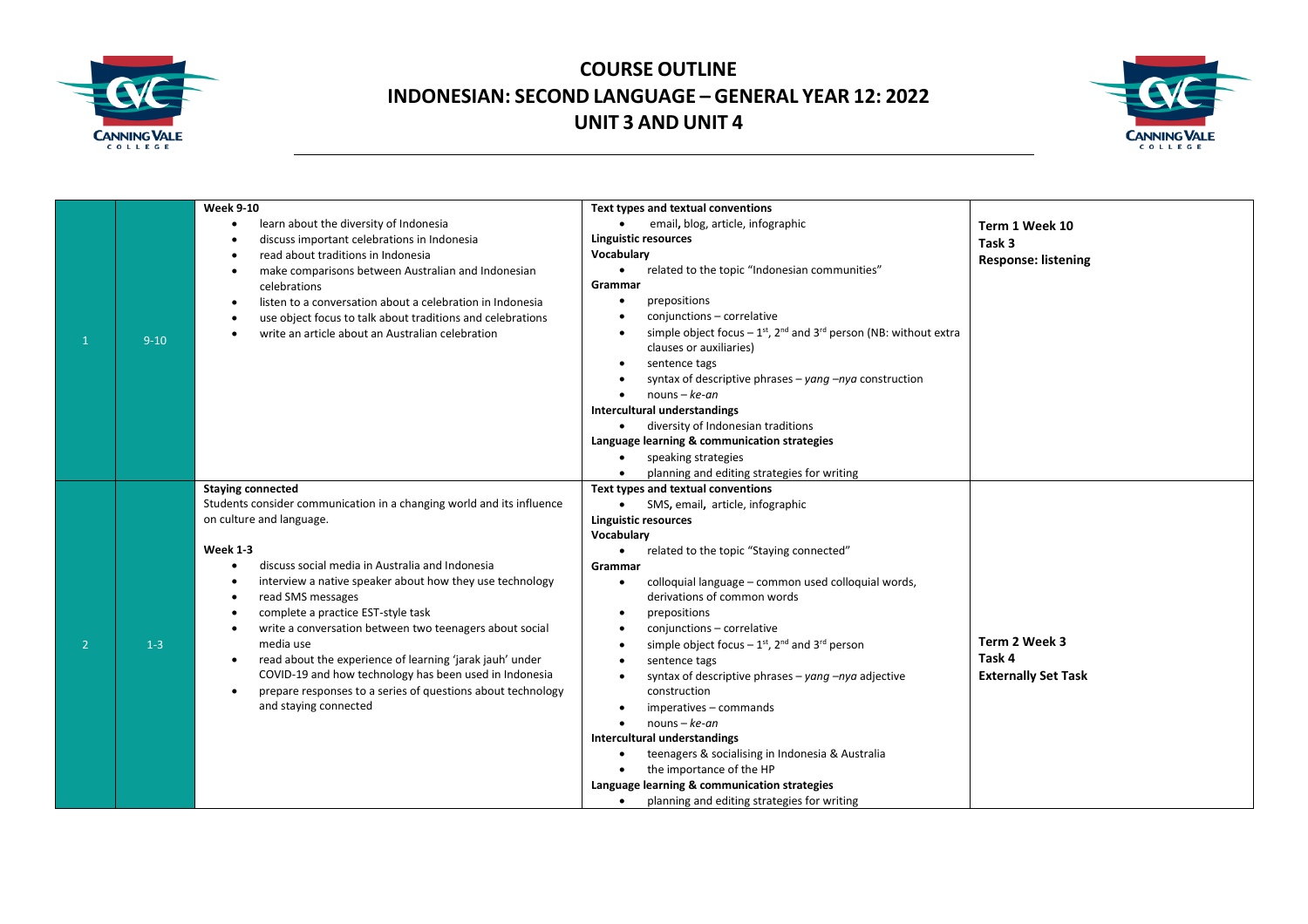



|         | Week 4-5<br>read an email from a friend and respond<br>read an article and a blog about technology use                                                                                        | Text types and textual conventions<br>email, blog, article, infographic<br><b>Linguistic resources</b>                                                                                                                                                                                                                                                                                                                                                                                                                                              |                                                      |
|---------|-----------------------------------------------------------------------------------------------------------------------------------------------------------------------------------------------|-----------------------------------------------------------------------------------------------------------------------------------------------------------------------------------------------------------------------------------------------------------------------------------------------------------------------------------------------------------------------------------------------------------------------------------------------------------------------------------------------------------------------------------------------------|------------------------------------------------------|
| $4 - 5$ | view an infographic about sosmed<br>write a blog about social media<br>write an article about technology<br>discuss your own use of technology and social media with an<br>Indonesian speaker | Vocabulary<br>related to the topic "Staying connected"<br>Grammar<br>conjunctions - correlative<br>simple object focus $-1$ <sup>st</sup> , 2 <sup>nd</sup> and 3 <sup>rd</sup> person (NB: without extra<br>clauses or auxiliaries)<br>me-kan and me-i verbs<br>imperatives - commands<br>differentiating between verb and noun<br>Intercultural understandings<br>teenagers & socialising in Indonesia & Australia<br>Language learning & communication strategies<br>speaking – repair strategies<br>planning and editing strategies for writing | Term 2 Week 4<br>Task 5<br><b>Oral Communication</b> |
| b.      | Week 6<br><b>Revision and review</b><br>Review of key skills, strategies and grammar understandings.                                                                                          |                                                                                                                                                                                                                                                                                                                                                                                                                                                                                                                                                     |                                                      |

UNIT 4 focuses Bisa Saya Bantu? (Can I help you?). Students build on their skills, knowledge and understandings through the study of the unit content. They further develop their communication skills in Indonesian and gain a broader insight into the language and culture.

| Term | <b>Week</b> | Topic and key teaching points                                                                                                                                                                                                                                                                                                                                                                                                                                                                                                                                                                                                                | <b>Syllabus content</b>                                                                                                                                                                                                                                                                                                                                                                                                                                                        | <b>Assessment</b>                                               |
|------|-------------|----------------------------------------------------------------------------------------------------------------------------------------------------------------------------------------------------------------------------------------------------------------------------------------------------------------------------------------------------------------------------------------------------------------------------------------------------------------------------------------------------------------------------------------------------------------------------------------------------------------------------------------------|--------------------------------------------------------------------------------------------------------------------------------------------------------------------------------------------------------------------------------------------------------------------------------------------------------------------------------------------------------------------------------------------------------------------------------------------------------------------------------|-----------------------------------------------------------------|
|      | $7 - 8$     | My country, Australia<br>Students reflect on the appeal of Australia to travellers and the reasons<br>why Indonesians travel to Australia. They discuss the importance of<br>cross-cultural engagement when interacting with Indonesian visitors in<br>order to develop deeper relationships.<br>Week 7-8<br>ask and answer questions about Australia<br>listen to Indonesians talking about their view of Australia<br>read internet articles about Australian tourism for Indonesian<br>tourists<br>read an account of someone's experience in Australia<br>express opinions about the way of life in Australia in speaking<br>and writing | <b>Text Types and Textual Conventions</b><br>advertisement, article, chart and table, conversation,<br>description<br>Linguistic resources<br>Vocabulary<br>related to the topic "My country, Australia" including words<br>associated with places, culture, travel and tourism<br>Grammar<br>comparative conjunctions<br>pe-an nouns, per-an nouns and pe- nouns<br>me-kan and me-i verbs<br>ways of giving explanation & recommendation<br>prepositions<br>ter-stative verbs | Term 2 Week 8<br>Task 6<br><b>Response: Viewing and reading</b> |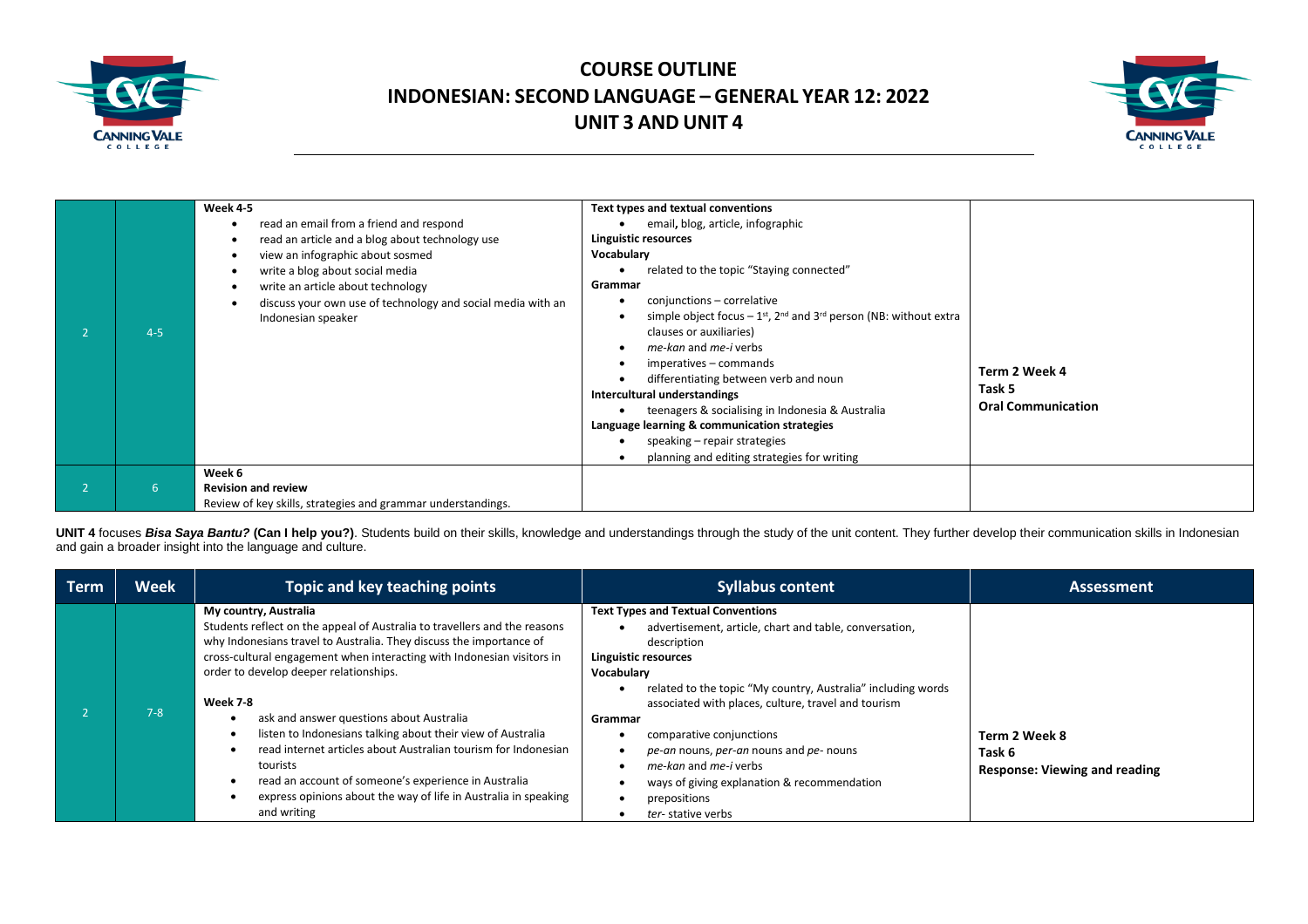



|                |          | prepare responses to a series of questions about Australia<br>listen to people discussing a visit to Australia and answer<br>questions                                                                                                                                              | differentiating between verb and noun<br>$\bullet$<br>Intercultural understandings<br>values and attitudes towards travel<br>$\bullet$<br>Language learning and communication strategies<br>sequencing and structuring ideas<br>reading strategies<br>listening strategies                                                                                                                                                          |                                                       |
|----------------|----------|-------------------------------------------------------------------------------------------------------------------------------------------------------------------------------------------------------------------------------------------------------------------------------------|-------------------------------------------------------------------------------------------------------------------------------------------------------------------------------------------------------------------------------------------------------------------------------------------------------------------------------------------------------------------------------------------------------------------------------------|-------------------------------------------------------|
|                |          | <b>Week 9-10</b>                                                                                                                                                                                                                                                                    | <b>Text Types and Textual Conventions</b>                                                                                                                                                                                                                                                                                                                                                                                           |                                                       |
|                |          | express opinions about the way of life in Australia<br>give advice to Indonesian visitors about Australia and the<br>Australian way of life<br>write a persuasive text about a tourist attraction or place to<br>visit<br>create a presentation about a place to visit in Australia | advertisement, article, chart and table, conversation,<br>description<br><b>Linguistic resources</b><br>Vocabulary<br>related to the topic "My country, Australia" including words<br>٠<br>associated with places, culture, travel and tourism<br>Grammar                                                                                                                                                                           | Term 2 Week 10<br>Task 7<br><b>Oral communication</b> |
| $\overline{2}$ | $9 - 10$ |                                                                                                                                                                                                                                                                                     | comparative conjunctions<br>$\bullet$<br>imperatives - polite commands, request and offers<br>pe-an nouns, per-an nouns and pe- nouns<br>me-kan and me-i verbs<br>prepositions<br>suffix-nya in topic-comment sentences<br>ter-stative verbs<br>$\bullet$<br>Intercultural understandings<br>values and attitudes towards travel<br>$\bullet$<br>Language learning and communication strategies<br>sequencing and structuring ideas |                                                       |
|                |          | On Exchange<br>Students explore preparations for student exchange to Indonesia and<br>discover how exchange visits link communities, broaden friendships and<br>bring new opportunities as well as challenges.                                                                      | Text types and textual conventions<br>article, interview, letter<br>$\bullet$<br><b>Linguistic resources</b><br>Vocabulary                                                                                                                                                                                                                                                                                                          |                                                       |
|                |          |                                                                                                                                                                                                                                                                                     | related to the topic "On Exchange"<br>$\bullet$                                                                                                                                                                                                                                                                                                                                                                                     |                                                       |
|                |          | <b>Week 1-2</b>                                                                                                                                                                                                                                                                     | Grammar                                                                                                                                                                                                                                                                                                                                                                                                                             |                                                       |
| $\overline{3}$ | $1-2$    | view a video clips of students on exchange in Indonesia<br>read an article about the advantages of studying in Indonesia<br>discuss the benefits of exchange programs<br>research a place in Indonesia where you could go on<br>$\bullet$<br>exchange                               | simple object focus sentences in 1 <sup>st</sup> , 2 <sup>nd</sup> and 3 <sup>rd</sup> person<br>٠<br>me- verbs - including memper-<br>time indicators<br>conjunctions - comparatives<br>nouns – pe-an nouns, per-an nouns, ke-an nouns                                                                                                                                                                                             |                                                       |
|                |          | write a letter of application for an exchange program                                                                                                                                                                                                                               | <b>Intercultural understandings</b>                                                                                                                                                                                                                                                                                                                                                                                                 |                                                       |
|                |          |                                                                                                                                                                                                                                                                                     | sopan santun - politeness & respect for elders<br>$\bullet$                                                                                                                                                                                                                                                                                                                                                                         |                                                       |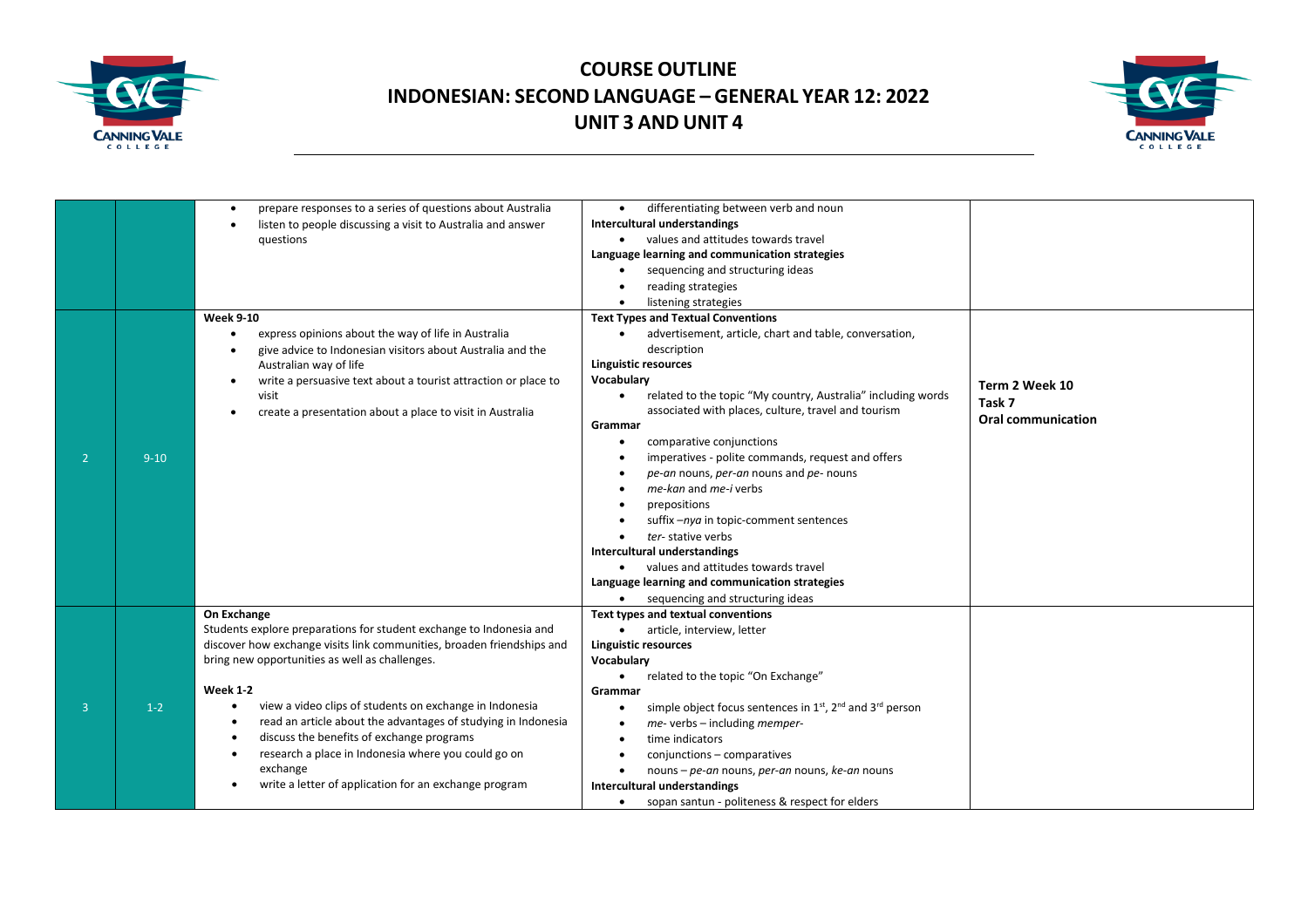



|                |         |                                                                                                                                                                                                                                                                                                                                                                                                                                                                                 | learning each other's languages<br>Language learning & communication strategies<br>reading & viewing strategies<br>$\bullet$                                                                                                                                                                                                                                                                                                                                                                                                                                                                                                |                                                                                                                  |
|----------------|---------|---------------------------------------------------------------------------------------------------------------------------------------------------------------------------------------------------------------------------------------------------------------------------------------------------------------------------------------------------------------------------------------------------------------------------------------------------------------------------------|-----------------------------------------------------------------------------------------------------------------------------------------------------------------------------------------------------------------------------------------------------------------------------------------------------------------------------------------------------------------------------------------------------------------------------------------------------------------------------------------------------------------------------------------------------------------------------------------------------------------------------|------------------------------------------------------------------------------------------------------------------|
| $\overline{3}$ | $3 - 5$ | <b>Week 3-5</b><br>listen to a student discussing their exchange in Indonesia<br>describe a challenge facing exchange students and give.<br>suggestion of how to overcome it<br>research a place where you could go on exchange<br>$\bullet$<br>make a speech at your welcome reception in Indonesia<br>make an advertisement or poster for students wanting to go<br>on exchange                                                                                               | Text types and textual conventions<br>speech, description, letter, advertisement<br><b>Linguistic resources</b><br>Vocabulary<br>related to the topic "On Exchange"<br>$\bullet$<br>Grammar<br>object focus sentences in 1 <sup>st</sup> , 2 <sup>nd</sup> and 3 <sup>rd</sup> person<br>me- verbs - including memper-<br>time indicators<br>prepositions<br>nouns - pe-an nouns, per-an nouns, ke-an nouns<br>colloquial language - commonly used colloquial words<br>Intercultural understandings<br>learning each other's languages<br>$\bullet$<br>Language learning & communication strategies<br>listening strategies | Term 3 Week 3<br>Task 8<br><b>Written Communication</b><br>Term 3 Week 5<br>Task 9<br><b>Response: Listening</b> |
| $\overline{3}$ | $6 - 7$ | <b>Careers and Travel</b><br>Students consider future education and employment opportunities as<br>well as travel and community service pathways in a fast-developing<br>world.<br><b>Week 6-7</b><br>read job advertisements and applicants' CVs<br>read about required skills for particular jobs and careers<br>$\bullet$<br>create your own CV<br>$\bullet$<br>write a formal job application letter<br>ask and answer questions about future education and career<br>plans | Text types and textual conventions<br>interview, letter, CV<br>$\bullet$<br><b>Linguistic resources</b><br>Vocabulary<br>related to the topic "Careers and Travel"<br>$\bullet$<br>Grammar<br>prepositions<br>nouns – $pe$ -, -wan, -wati<br>sentence tags<br>verbs $-$ ter-stative<br>verb/noun differentiation<br>Intercultural understandings<br>global issues and their impacts<br>learning each other's languages<br>$\bullet$<br>Language learning & communication strategies<br>speaking - repair strategies<br>planning and editing strategies for writing                                                          |                                                                                                                  |